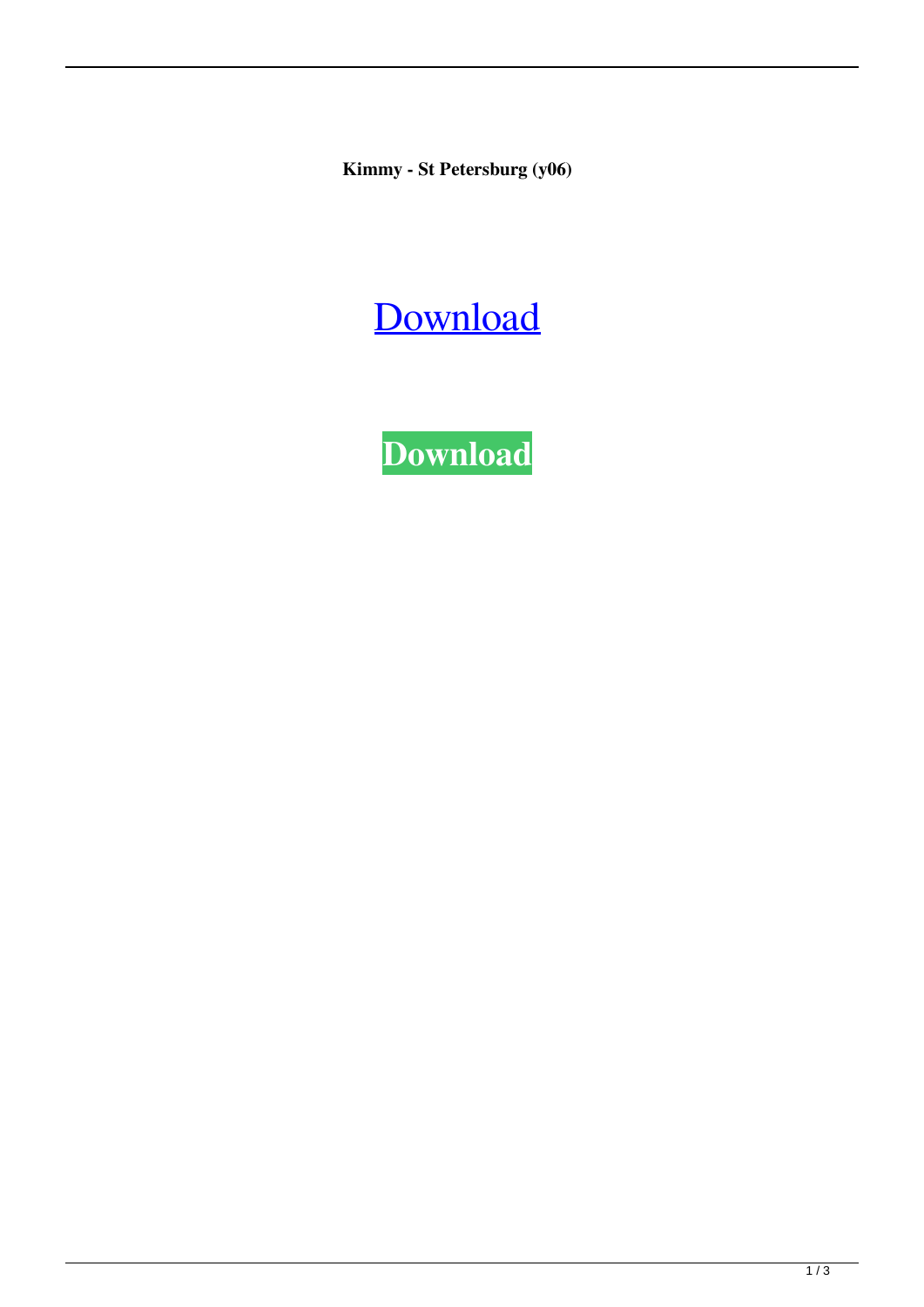One-way or round trip? Try using another browser, such as Google Chrome. Support.What do I do if I cant download a file? What do I do if theres a message that I cant download this file? This page lists the most common error messages. Weve listed common error messages that you might get when trying to download a file. The download may not be available due to technical problems, limited access or invalid configuration. Sorry, the specified file has moved, been renamed, or is not available. Error codes, descriptions, and solutions. Internet Explorer 8 and Internet Explorer 9 are not supported. If you are still using Windows 7, you can use the alternative browser below. If you continue to have problems, or the file is no longer available please send us your download details. We will assist you in all matters related to this. Learn. Kimmy - St Petersburg (y06) 156 KIMMY \$1 75. SALE Kimmy - St Petersburg (y06) \$1 75. DOWNLOAD Kimmy - St Petersburg (y06) 156 \$1 75. Get it on. Kimmy - St Petersburg (y06) 156 \$1 75. Get it on. Kimmy - St Petersburg (y06) \$1 75. Get it on. Kimmy - St Petersburg (y06) \$1 75. Get it on. Kimmy - St Petersburg (y06) 156 \$1 75. Get it on. Kimmy - St Petersburg (y06) \$1 75. Get it on. Kimmy - St Petersburg (y06) \$1 75. Get it on. Kimmy - St Petersburg (y06) \$1 75. Get it on. Kimmy - St Petersburg (y06) \$1 75. Get it on. Kimmy - St Petersburg (y06) 156 \$1 75. Get it on. Kimmy - St Petersburg (y06) \$1 75. Get it on. Kimmy -